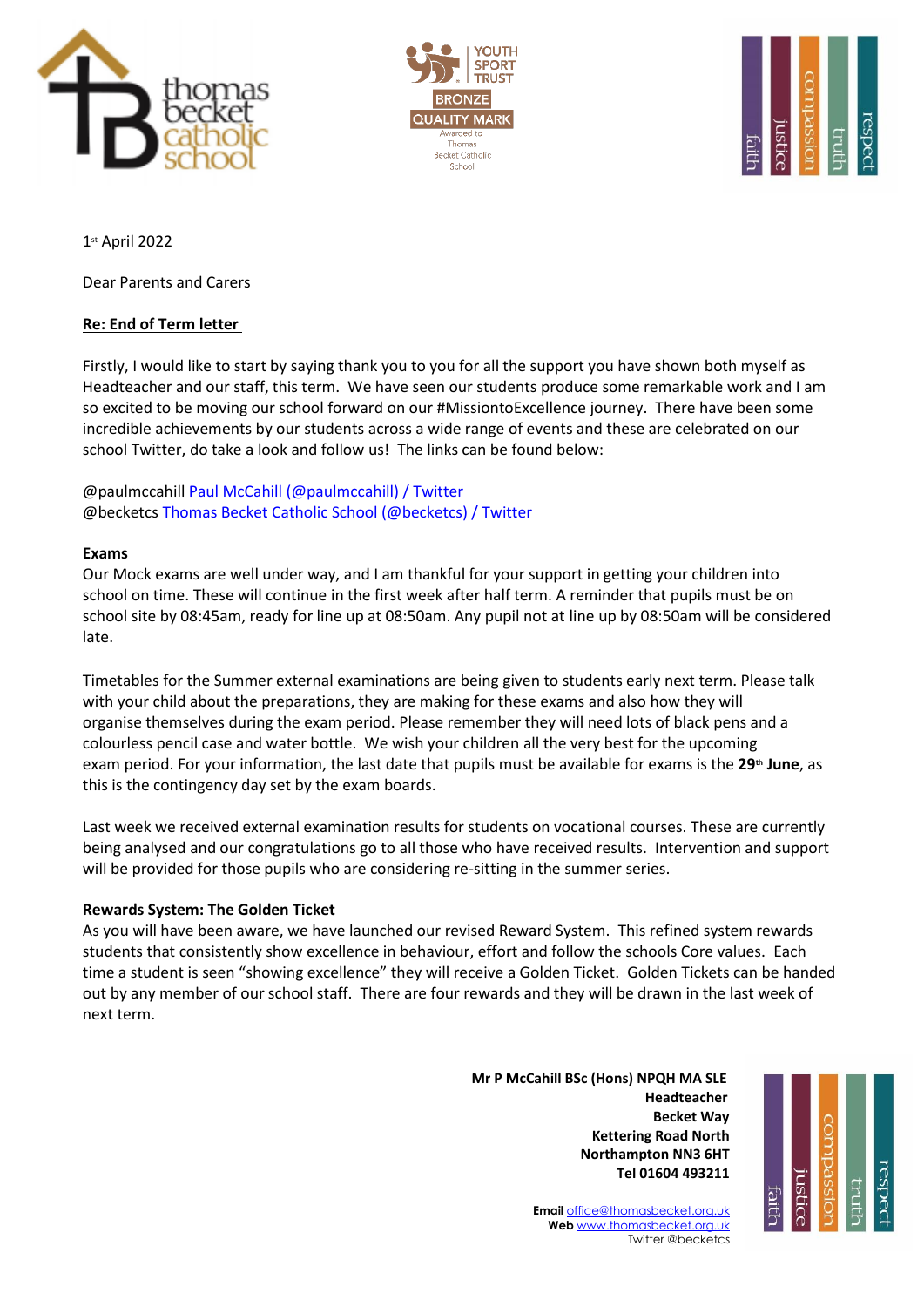A reminder that the prizes are:-

- 1. Asus 14" laptop with Microsoft 365
- 2. £50 Love to Shop Voucher
- 3. HUAWEI Matepad T10 9.7" tablet
- 4. A red Apollo Phase Mountain Bike with helmet

Please do ask your child(ren) how many Golden Tickets they have received and encourage them to "show their excellence". You will be able to see the positive rewards on your child's class charts account. Please download the app from the app store and contact [office@tbcs.nor.olicatschools.org](mailto:office@tbcs.nor.olicatschools.org) if you would like help and support in setting this up.



# **Options Evening**

Last week we held a fantastic Year 9 options evening. Attendance was exceptional (82%) and there was a real buzz about the evening. It was so good to have parents back in school with us. I am very grateful to staff for the excellent subject displays and the time they spent outlining their subjects for families. Our Sixth Form Ambassadors were also a great help on the evening. Confirmation of option choices will be provided next term.

### **Staffing updates**

Next term we see some staffing updates and changes that will support and enhance as we progress on our school improvement journey:

> o We are delighted to have appointed Gillian Walsh, Deputy Headteacher and John Spurling, Assistant Headteacher. Gillian and John both have a wealth of knowledge, experience, and expertise in school improvement, and we look forward to them both joining our Thomas Becket family.

> o Mr Jones will be moving to a new role of Pastoral Support across the school to build much needed capacity in the pastoral team. We thank Mr Jones for his tremendous work with Year 7, and we look forward to him supporting all year groups moving forwards next term.

> $\circ$  Miss Belfon will also be moving to a new role of Pastoral Support across the school to build much needed capacity in the pastoral team. We thank Miss Belfon for her tremendous work with Year 8, and we look forward to her supporting all year groups moving forwards next term.

> o Miss Probert has been successfully appointed as Head of Year and will oversee Year 7 after the Easter break.

> o Mr Flanagan has also been successfully appointed as Head of Year and will oversee Year 8 after the Easter break.

Mr Kecskemeti will be leaving us at the end of this term. We wish him well in his new venture and thank him for his hard work, especially with the connecting classrooms projects that he has successfully led over the past few years.

### **Safeguarding**

It is unfortunate that I have to draw your attention to a significant issue that seems to be prevalent across Northampton over the past few weeks. The police have made us aware of a substance called 'Snus'. This is a tobacco-based product that contains high levels of nicotine and can cause severe sickness, dizziness and a general feeling of being unwell. Image below: